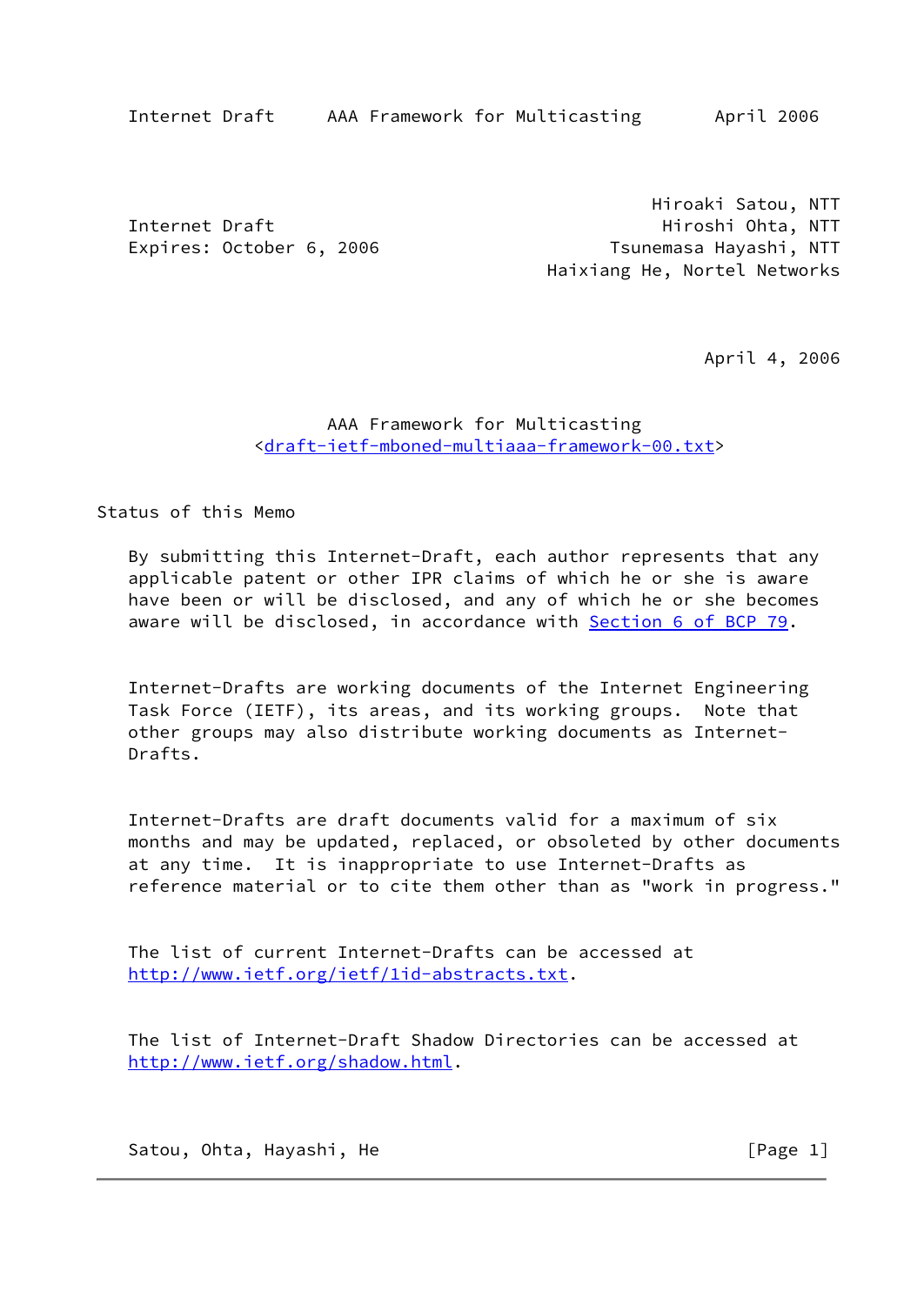This Internet-Draft will expire on October 6, 2006.

# Copyright Notice

Copyright (C) The Internet Society (2006)

## Abstract

 This memo provides a generalized framework for solution standards to meet the requirements presented in [draft-ietf-mboned-maccnt-req-](https://datatracker.ietf.org/doc/pdf/draft-ietf-mboned-maccnt-req-04.txt) [04.txt](https://datatracker.ietf.org/doc/pdf/draft-ietf-mboned-maccnt-req-04.txt), "Requirements for Accounting, Authentication and Authorization in Well Managed IP Multicasting Services". In this framework a user sends a request for multicast data to a network service provider. The network service provider selects the appropriate content provider to send the user's request. The request is sent by the network service provider to the content provider transparently in a way so that the network service provider and content provider do not need to know the corresponding user id for the same user in the other provider's domain. The content provider then responds with an indication of "success" or "failure" to the network provider and in the case of "success", the network provider may delivery the requested data to the user. The network service may base its decision to deliver such data to the user based on its bandwidth management policy. The framework is designed to be flexible and extendible, so it will be possible to implement partially enabled versions as well as fully enabled versions of the model. Also an additional entity may provide transit of requests between network service providers and content providers, either through relaying or tunneling.

# <span id="page-1-0"></span>[1](#page-1-0). Introduction

### <span id="page-1-1"></span>[1.1](#page-1-1) Purpose and Background

 IP multicasting is designed to serve cases where a single source of data content is to be concurrently streamed to multiple recipients.

Satou, Ohta, Hayashi, He [Page 2]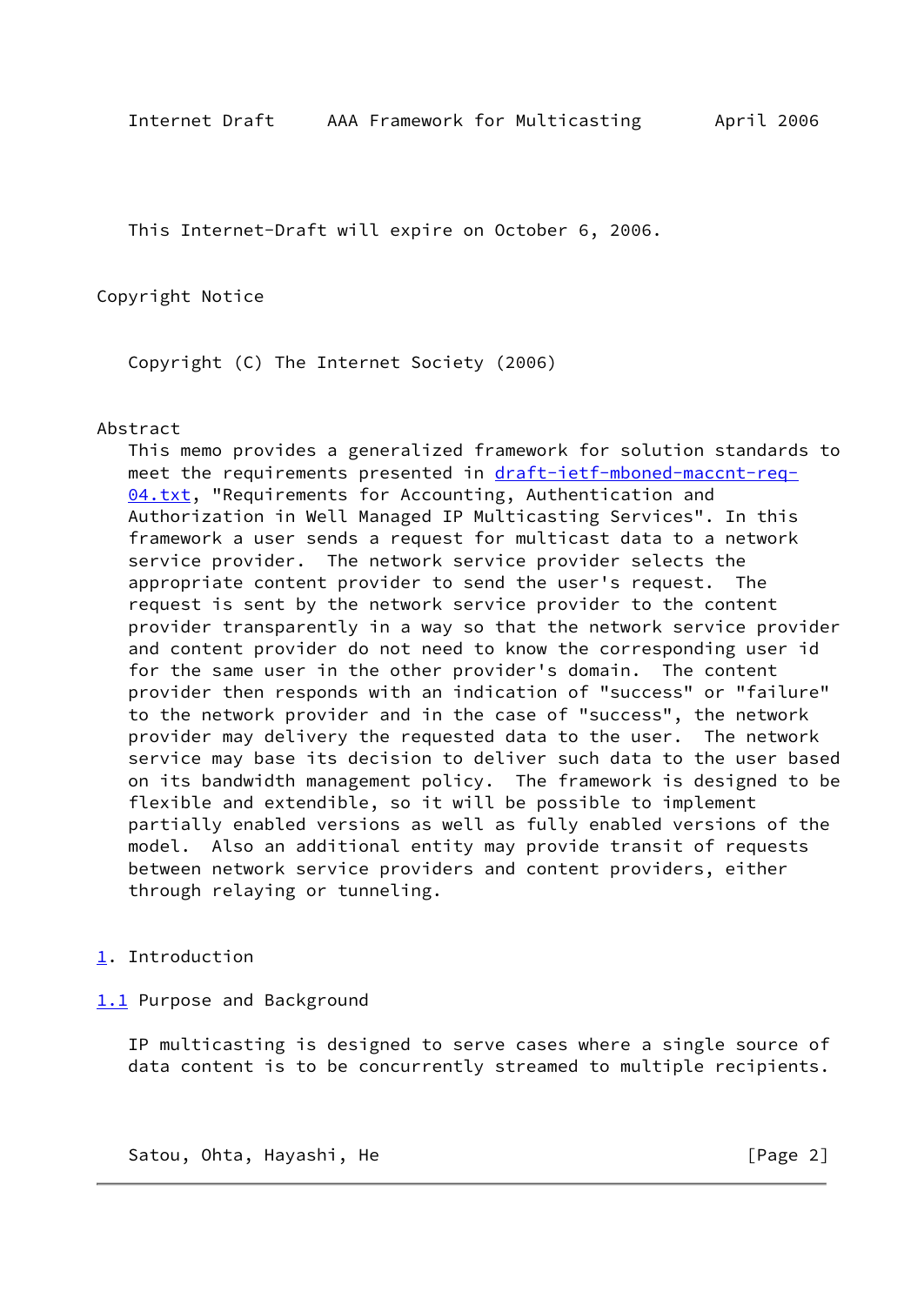In these types of cases, multicasting provides resource efficiencies (both for the overall network and the content server) relative to unicasting. These efficiencies are possible because of the avoidance of unnecessary duplication of streams, video/audio processing, etc. Multicasting also provides resource efficiencies relative to IP broadcasting in that content data is only delivered to end hosts which request it.

 There are many real-life situations where IP multicasting is selected as the technology used for concurrent content delivery of identical content data to multiple end-hosts. "Requirements for Accounting, Authentication and Authorization in Well Managed IP Multicasting Services", [\(draft-ietf-mboned-maccnt-req-04.txt](https://datatracker.ietf.org/doc/pdf/draft-ietf-mboned-maccnt-req-04.txt), hereafter MACCNT-REQ-draft) describes the requirements in CDN services using IP multicast[1]. "Issues Related to Receiver Access Control in the Current Multicast Protocols" [\(draft-ietf-mboned-rac](https://datatracker.ietf.org/doc/pdf/draft-ietf-mboned-rac-issues-02.txt) [issues-02.txt](https://datatracker.ietf.org/doc/pdf/draft-ietf-mboned-rac-issues-02.txt), hereafter RAC-ISSUES-draft) discusses the requirements and existing support for commercial, large-scale content delivery[2]. The requirements are derived from:

- need for user tracking and billing capabilities

 - need for network access control and/or content access control to satisfy the requirements of the CP

 - methods for sharing information between the network service provider and content provider to make it possible to fulfill the above two requirements.

 Detailed requirements are presented in MACCNT-REQ-draft. These requirements include mechanisms for recording end-user requests and provider responses for content-delivery, sharing user information (possibly anonymously depending on the trust model) between content provider and network service provider, and protecting resources through the prevention of network and content access by unauthorized users, as well as other AAA related requirements.

 The purpose of this memo is to provide a generalized framework for solution standards to meet these requirements. This framework is to provide a basis for defining protocols, but definition of the actual protocols is outside of the scope of this memo.

# <span id="page-2-0"></span>[2](#page-2-0). Definitions and Abbreviations

### <span id="page-2-1"></span>[2.1](#page-2-1) Definitions

For the purposes of this memo the following definitions apply:

Accounting: actions for grasping each user's behavior, when she/he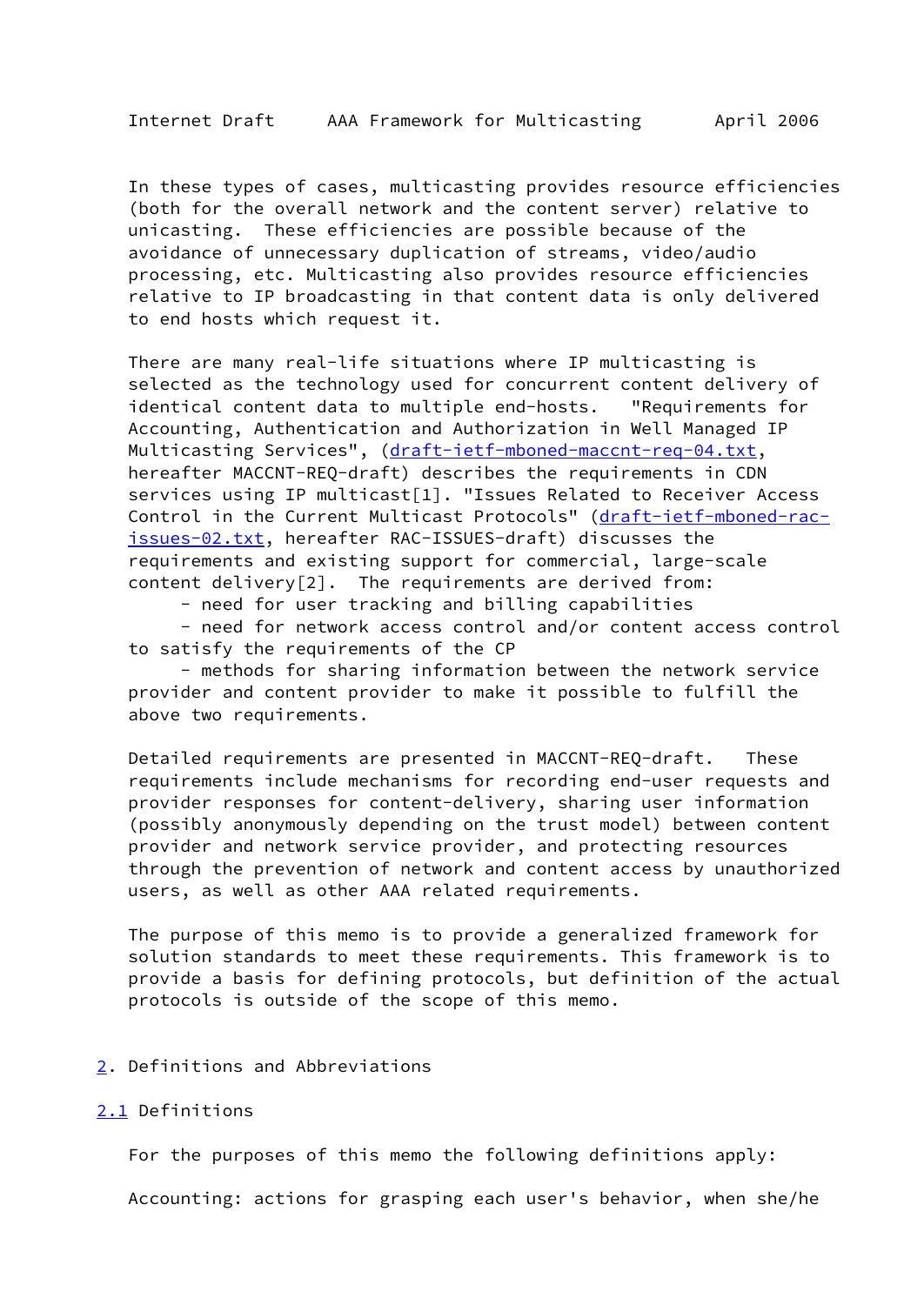starts/stops to receive a channel, which channel she/he receives, etc.

Satou, Ohta, Hayashi, He **contract of the set of the contract of the contract of the contract of the contract of the contract of the contract of the contract of the contract of the contract of the contract of the contract** 

Internet Draft AAA Framework for Multicasting April 2006

Authentication: action for identifying a user as a genuine one.

 Authorization: action for giving permission to access the content or network to a user.

 Receiver: an end-host or end-client which receives content. A receiver may be distinguishable by a network ID such as MAC address or IP address.

 User: a human with a user account. A user may possibly use multiple reception devices. Multiple users may use the same reception device.

 Note: The definition of a receiver (device) and a user (human) should not be confused.

<span id="page-3-0"></span>[2.2](#page-3-0) Abbreviations

For the purposes of this draft the following abbreviations apply:

ACL: Access Control List

CDN: Content Delivery Network

CDS: Content Delivery Services

CP: Content Provider

NSP: Network Service Provider

TP: Transit Provider

<span id="page-3-1"></span>[3](#page-3-1). Issues in multicasting related to commercial and large-scale implementations

 This section lists issues related to receiver access control in current multicasting protocols which are especially important to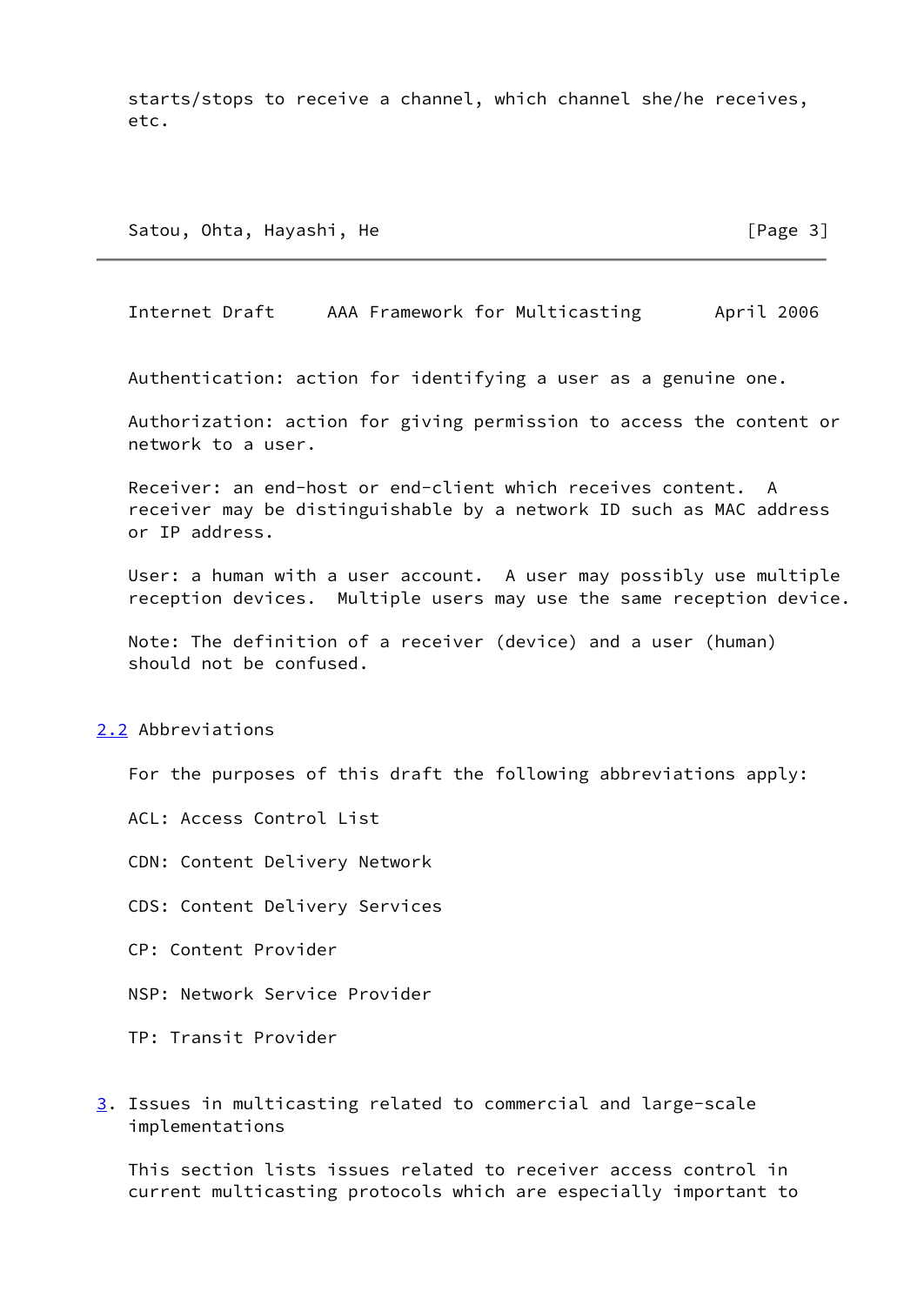commercial, large-scale multicasting. More details concerning the requirements related to these issues are provided in MACCNT-REQ draft. References to that memo are provided as applicable below.

```
Satou, Ohta, Hayashi, He contract in the contract of the contract of the contract of the contract of the contract of the contract of the contract of [Page 4]
```
Internet Draft AAA Framework for Multicasting April 2006

<span id="page-4-0"></span>[3.1](#page-4-0) Framework for multicast AAA allowing bandwidth Management

A general high-level framework can be represented as follows.



 For the sake of simplicity, the above diagram portrays a case where there is a single NSP entity and a single CP entity. Under the framework it is possible for there to be multiple CPs connected to the same NSP. It is also possible for the same CP to be connected to multiple NSP networks (e.g. network selection). In other words the relationship of NSP:CP can be described as 1:1, 1:N or M:N. Furthermore it is possible that the NSP and CP could be the same entity.

Description of Roles:

 The user selects a CP and a NSP when the user requests content. The NSP may be automatically selected by a user terminal: e.g. a fixed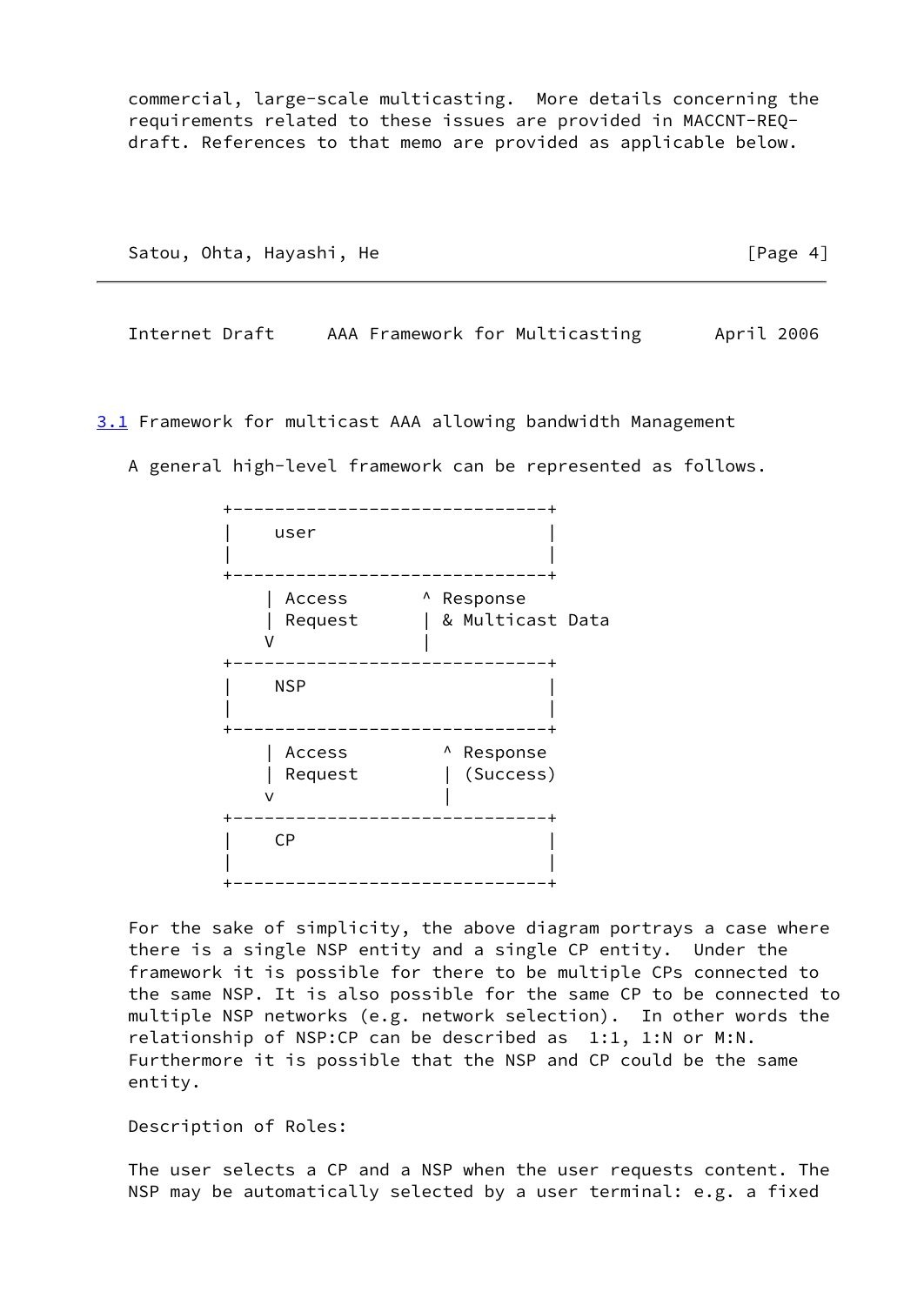line NSP for STB or a mobile NSP for mobile phone.

 The CP is responsible for Authentication and Authorization of users' access to content that the CP manages. The CP hopes to collect accounting information related to the access of their content.

 The NSP is responsible for managing its network resources. The NSP may perform admission control to protect bandwidth resource and needs authorized information regarding user access for bandwidth management. It is also responsible for confirming (authentication by proxy) with the CP whether the user is eligible to receive content.

Satou, Ohta, Hayashi, He [Page 5]

Internet Draft AAA Framework for Multicasting April 2006

 In addition to the three basic entities of user, NSP and CP, this AAA framework for multicasting supports transit provision which transfers multicast streams from the CP to the NSP.

## <span id="page-5-0"></span>[3.2](#page-5-0) Multiple User IDs

 Users may be assigned separate user IDs for each subscription for various NSPs and CPs. When the user wants to access content or otherwise use the network, the user registers the corresponding user ID with a request for content, etc: web authentication is one possible method.

 Terminal portability can be realized if the NSP authenticates a user using a user ID. This allows the user to access the content from various network access points.

 Each CP may identify users by the user IDs that it has issued to them.

 The NSP and CP do not need to know the corresponding user id for the same user in the other provider's domain, and it is not necessary that there is a one to one relationship. It is quite possible for one person to hold multiple user ids for the same provider.

### <span id="page-5-1"></span>[3.3](#page-5-1) Access Control and CP selection by NSP

When a NSP receives an access request from a user, it is necessary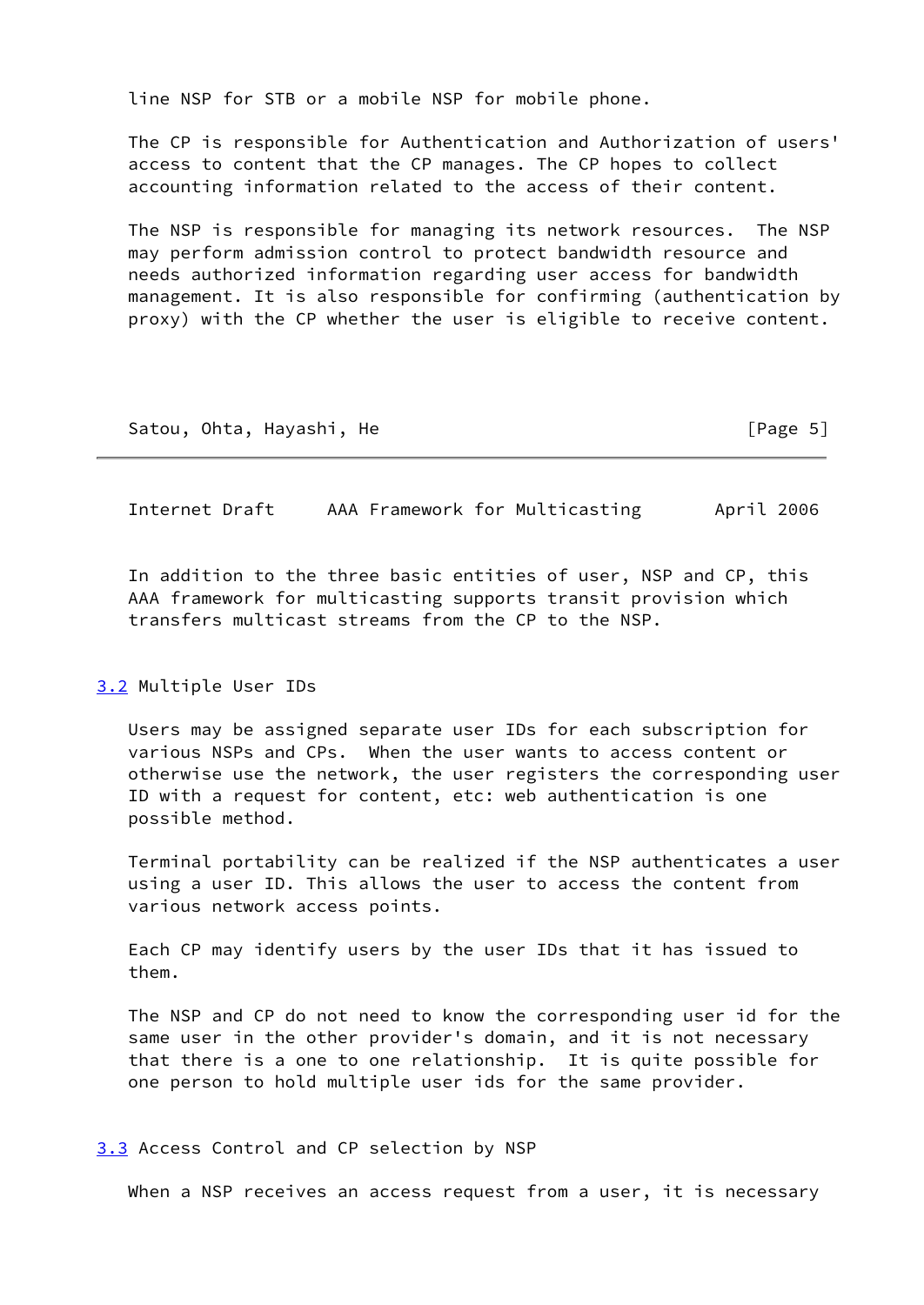for the NSP to determine to which CP the request is directed. It is necessary for the NSP to ensure that it is not spoofed by an inappropriate CP.

## <span id="page-6-0"></span>[3.4](#page-6-0) Network Resource Management by NSP

 After authorizing a user request, the NSP may conduct admission control based on its bandwidth management policy. For example, if the NSP manages the shared bandwidth of access lines, the NSP might calculate available bandwidth and necessary bandwidth, and based on these calculations determine to accept or reject a user request.

# <span id="page-6-1"></span>[3.5](#page-6-1) Access Control and Distinguishing of Users by CP

 The user ID and authentication information are forwarded transparently by the NSP so that the CP can distinguish the user, as well as authenticate and authorize the request.

Satou, Ohta, Hayashi, He **Example 2018** [Page 6]

Internet Draft AAA Framework for Multicasting April 2006

<span id="page-6-2"></span>[3.6](#page-6-2) Multicast Session Management for Accounting

 The NSP should not manage multicast states on a subnet basis, but on a user basis because the NSP needs to notify start and stop times for accounting purposes. This means that the NSP sends an indication for Join and Leave on a user basis.

<span id="page-6-3"></span>[4](#page-6-3). Network Connection Model and Functional Components

[Section 3.1](#page-4-0) introduces the high-level AAA framework for multicasting. This section provides more detail on the network connection model and constituent functional components.

Satou, Ohta, Hayashi, He [Page 7]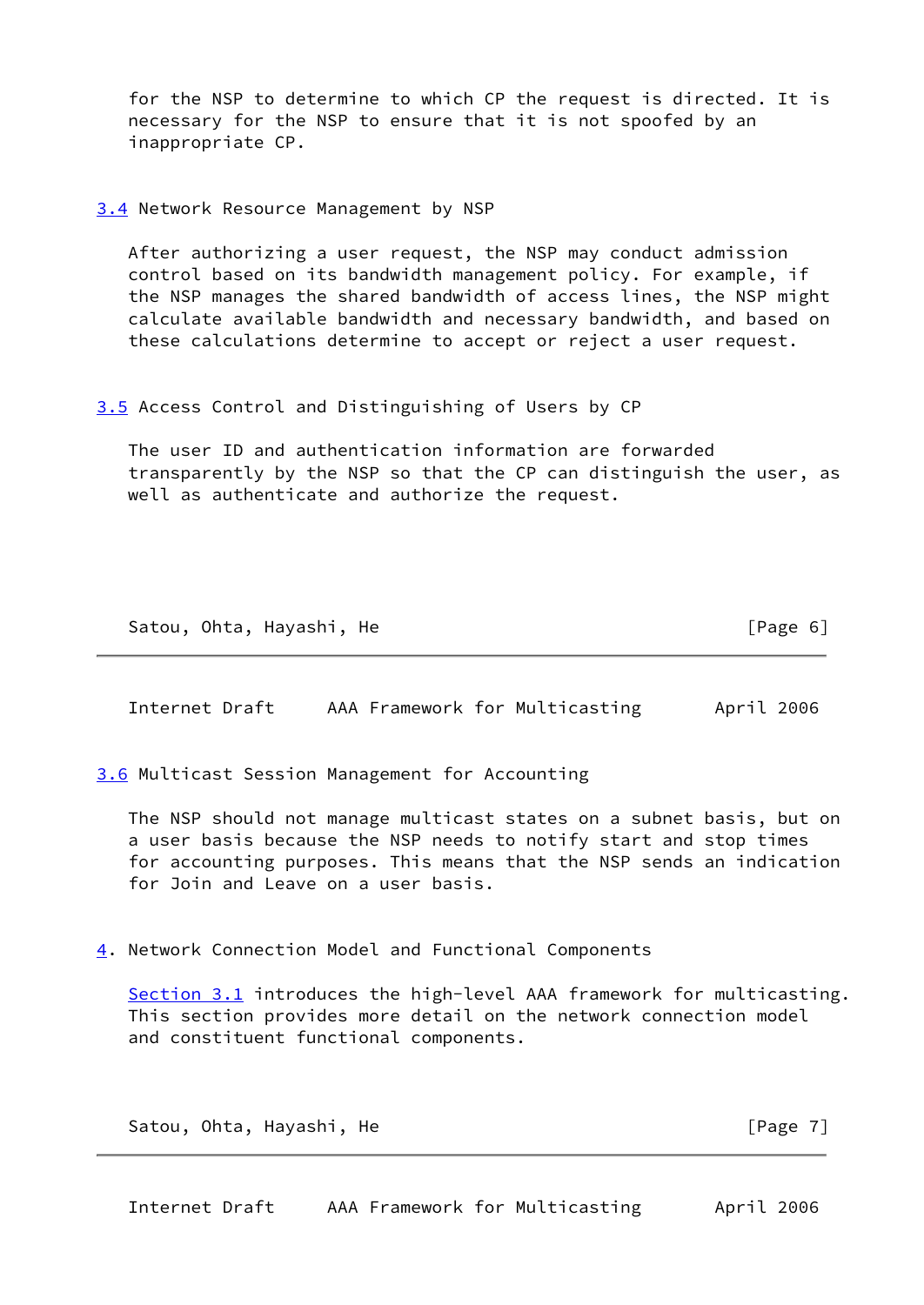### <span id="page-7-0"></span>[4.1](#page-7-0) Basic Connection Model



 First a user desiring authorization sends an Access request to an NSP which then forwards it on to the appropriate CP for Authentication and Authorization. The CP responds with either "success" of "failure". If "success", the NSP may forward a success response and stream multicast data to the user.

 In this model the user selects the NSP to which to send its content request. Based on this request the NSP selects an appropriate CP to which it forwards the request. The CP responds to the NSP's request: it may not respond to another NSP in regards to the request.

In this model, as described in [section 3.1](#page-4-0), the relationship between NSP and CP can be 1:1, 1:N or M:N. Users may connect to multiple networks, and networks have multiple users.

Satou, Ohta, Hayashi, He **Example 2018** [Page 8]

Internet Draft AAA Framework for Multicasting April 2006

<span id="page-7-1"></span>[4.2](#page-7-1) Transit Provision

The diagram below shows that a Transit Provider(hereafter, TP) may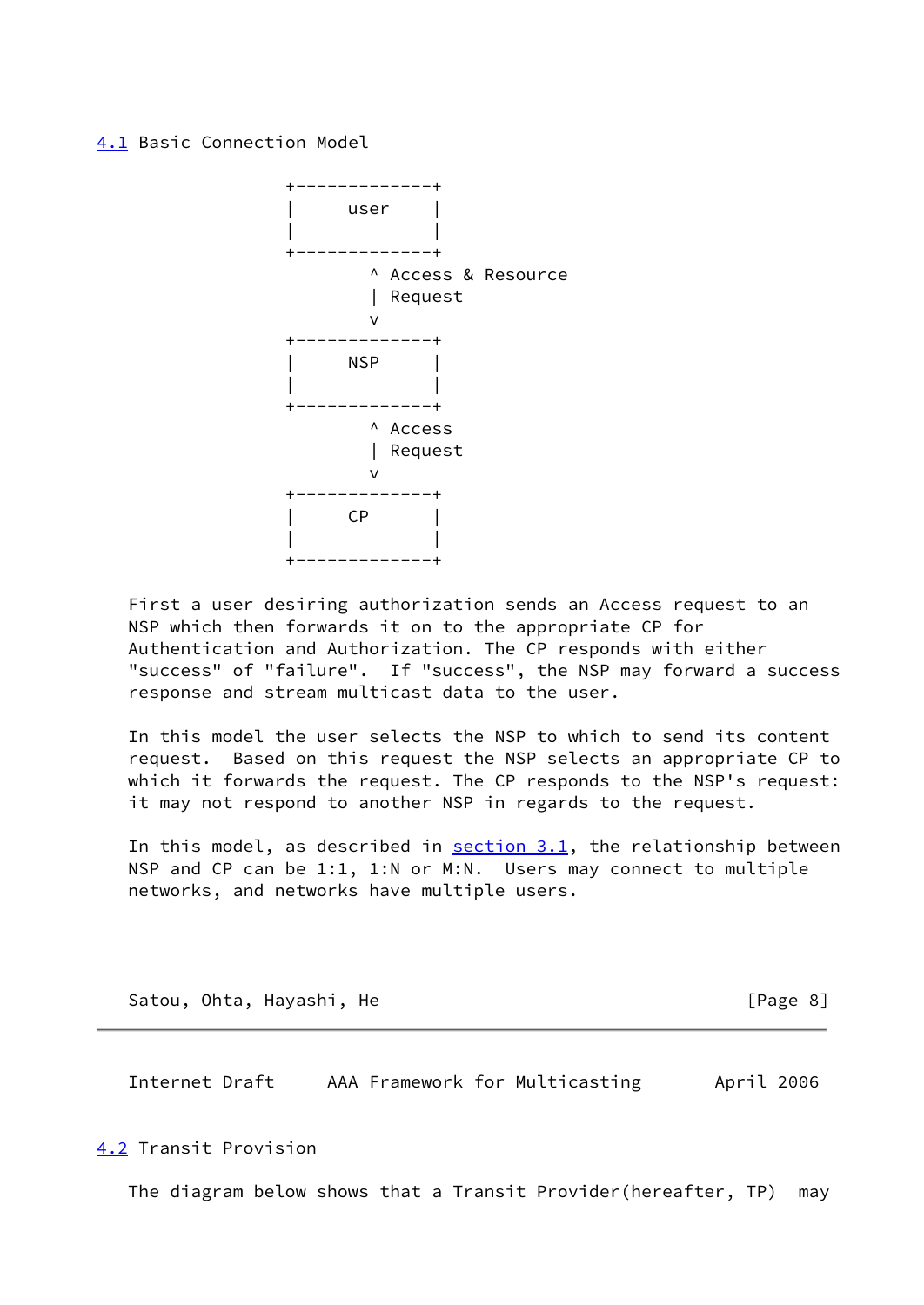relay requests between NSPs and CPs.



 For the sake of simplification the above diagram shows a 1-1 relationship between an NSP and a TP. However it is also possible for a single NSP to connect to multiple TPs, and a single TP to multiple NSPs.

 A single TP may connect to one or more CPs. Similarly just as a single CP may connect to multiple NSPs (as described in the general high-level framework, [section 3.1](#page-4-0)), a single CP may connect to one or more TPs.

 A solution will include a mechanism through which the NSPs know which  $TP(s)$  are to be used to communicate with which  $CP(s)$ , and  $CPs$ know which  $TP(s)$  to use for which  $NSP(s)$ . When a TP receives an access or resource request from an NSP or CP, it must relay the request to the correct CP or NSP, respectively. Minimally, this means that it must reconstruct the request with translated address information. In this model therefore a TP must understand the format and meaning of the requests.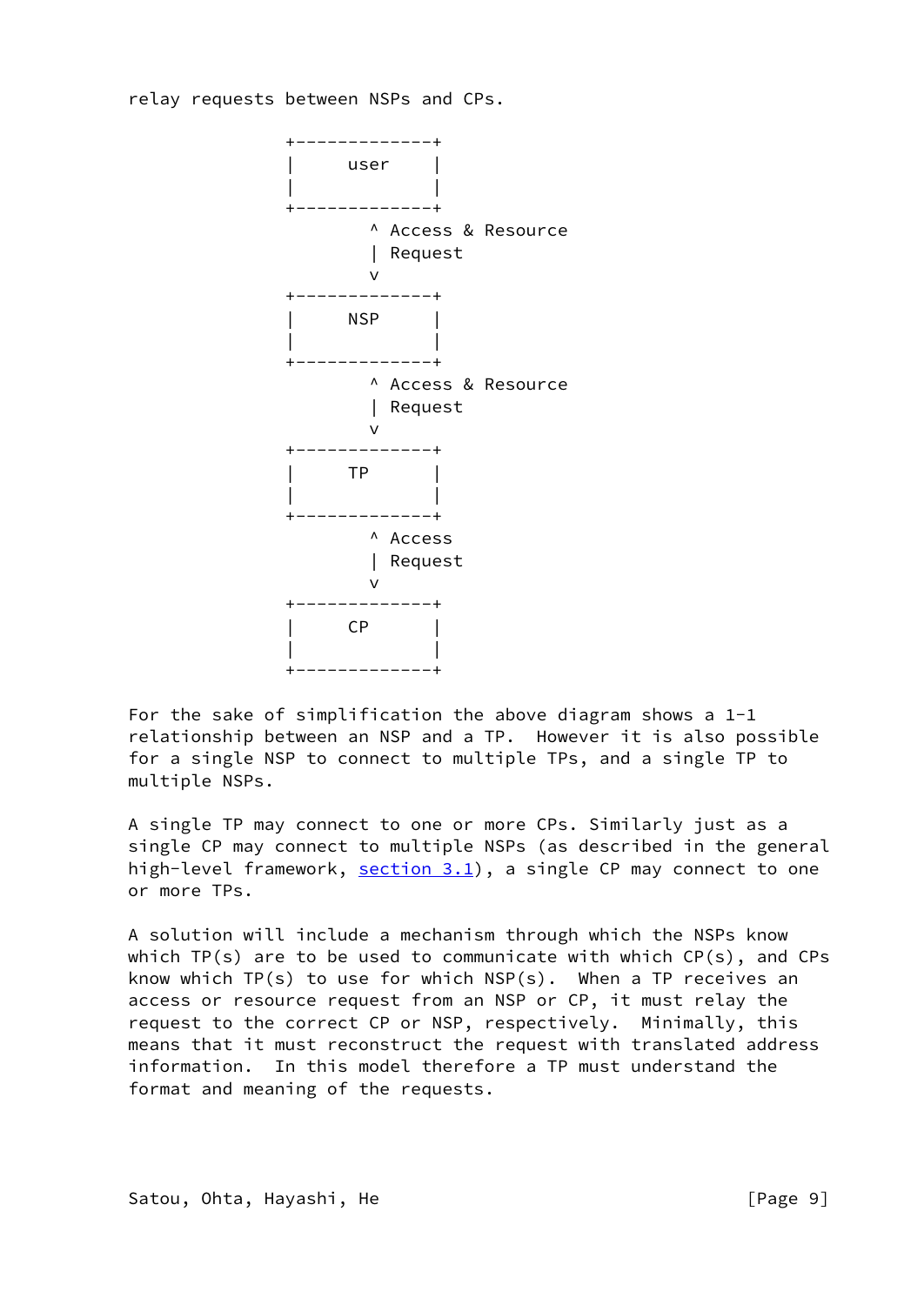Internet Draft AAA Framework for Multicasting April 2006

 There may be multiple TPs between a NSP and CP so that a TP is actually receiving from and/or sending requests to another TP and not directly from/to a NSP or CP.

<span id="page-9-0"></span>[4.3](#page-9-0) Transit with Tunnels

 In addition to the above model of request relaying, a TP may communicate requests through tunneling based on the contract between the TP and the NSP and/or between the TP and the CP. So in this case the TP will not directly need to process the contents of the access and resource request (such as, header information), but instead pass the request directly to the correct NSP or CP, using a separate protocol to wrap the original requests.

 Below is a diagram, representing how a TP can provider tunneling between NSP(s) and CP(s).



 In this model too, the relationship between NSP and TP and between transit provider and CP can be 1:1, 1:N or M:N.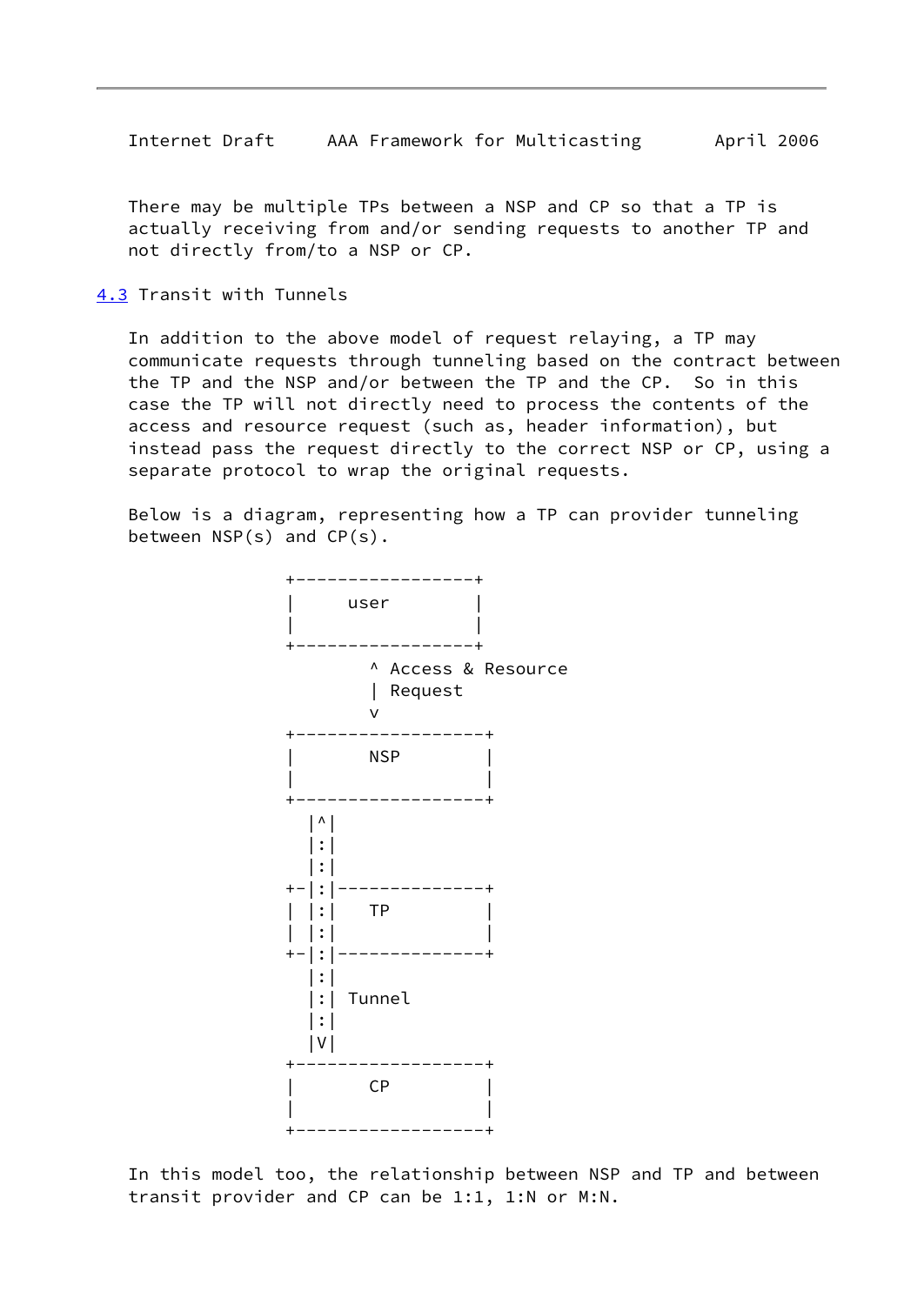Internet Draft AAA Framework for Multicasting April 2006

<span id="page-10-0"></span>[4.4](#page-10-0) Constituent Logical Functional Components of the fully enabled AAA Framework

[Section 3.1](#page-4-0) introduces the high-level AAA framework for multicasting. Below is a diagram of a fully enabled multicasting network with AAA, including the logical components within the various entities.



 In the fully enabled model the NSP provides proxying of authentication and authorization between the NSP and CP, as well as user-based accounting. The AAA proxy server of the NSP communicates with the CP's AAA server. Although not show in the above diagram for the sake of simplicity, in addition to direct proxying between a NSP and CP, this proxying may be done through a TP. This means that the transit provider too is able to support AAA proxying.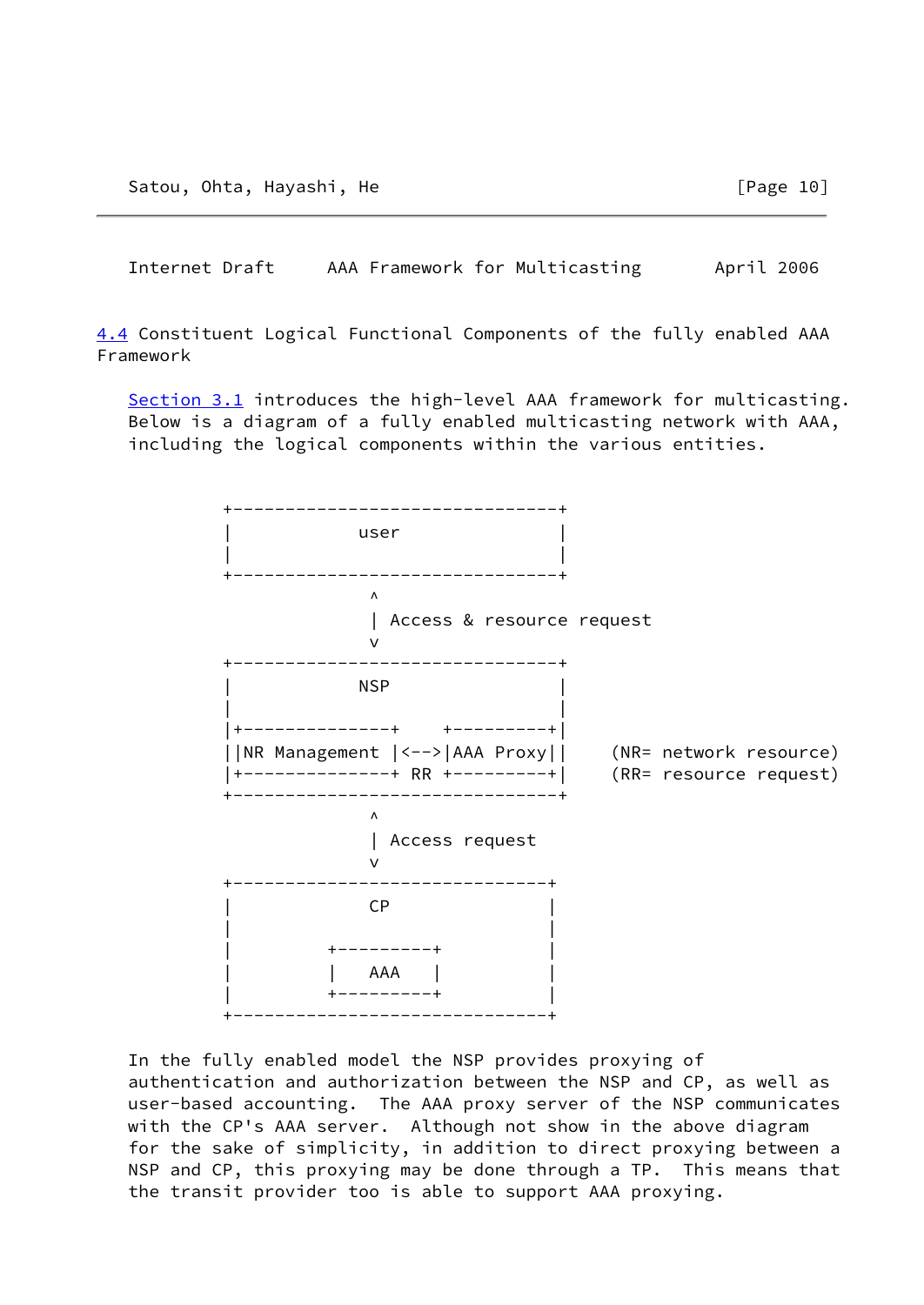In the fully enabled model the NSP also includes a component that provides network resource management (e.g. QoS management), as described in [section 3.4](#page-6-0), "Network Resource Management by NSP". When a transit provider is used it may also provide Network Resource management of its own resources.

<span id="page-11-0"></span>[4.5](#page-11-0) Modularity of the framework

Satou, Ohta, Hayashi, He [Page 11]

Internet Draft AAA Framework for Multicasting April 2006

 In the interest of flexibility, this framework is modular so that it is possible that partially enabled versions of the models are supported. A AAA-enabled version provides AAA functionality without Network Resource management. A Network-Resource-Management-enabled (QoS-enabled) version provides Network Resource management without AAA functionality. Similarly, the possibility of one or more layers of transit provision between an NSP and CP is in the interest of modularity and extendibility.

<span id="page-11-1"></span>[5](#page-11-1). IANA considerations

This memo does not raise any IANA consideration issues.

<span id="page-11-2"></span>[6](#page-11-2). Security considerations

 Refer to [section 3.3](#page-5-1). Also the user information related to authentication with the CP should be protected in some way. Otherwise, this memo does not raise any new security issues which are not already existing in the original protocols. Enhancement of multicast access control capabilities may enhance security performance.

<span id="page-11-3"></span>[7](#page-11-3). Conclusion

 This memo provides a generalized framework for solution standards to meet the requirements presented in MACCNT-REQ-draft. Further work should be done to break down the content provider and network service provider entities into their functional objects such as edge devices, AAA servers, etc.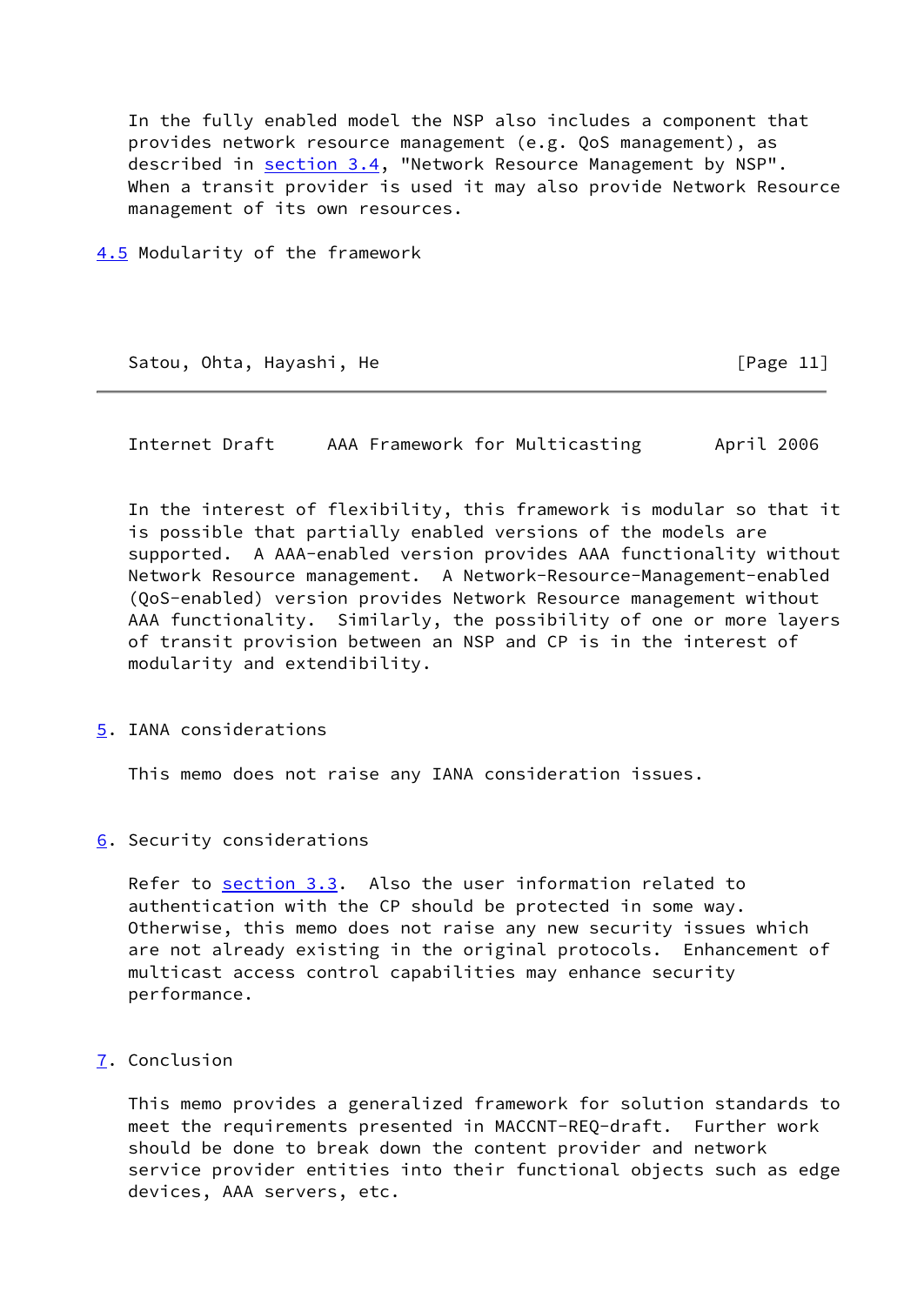#### Normative References

- [1] Hayashi, et. al., "Accounting, Authentication and Authorization Issues in Well Managed IP Multicasting Services", [draft-ietf](https://datatracker.ietf.org/doc/pdf/draft-ietf-mboned-maccnt-req-04.txt) [mboned-maccnt-req-04.txt,](https://datatracker.ietf.org/doc/pdf/draft-ietf-mboned-maccnt-req-04.txt) February 2006, Work in Progress.
- [2] Hayashi, et. al., "Issues Related to Receiver Access Control in the Current Multicast Protocols", [draft-ietf-mboned-rac-issues-](https://datatracker.ietf.org/doc/pdf/draft-ietf-mboned-rac-issues-02.txt) [02.txt](https://datatracker.ietf.org/doc/pdf/draft-ietf-mboned-rac-issues-02.txt), March 2006, Work in Progress.

Authors' Addresses

 Hiroaki Satou NTT Network Service Systems Laboratories 3-9-11 Midoricho, Musashino-shi, Tokyo, 180-8585 Japan Phone : +81 422 59 4683

Satou, Ohta, Hayashi, He **contrary and Contrary Contrary (Page 12**)

 Internet Draft AAA Framework for Multicasting April 2006 Email : satou.hiroaki@lab.ntt.co.jp Hiroshi Ohta NTT Network Service Systems Laboratories 3-9-11 Midoricho, Musashino-shi, Tokyo, 180-8585 Japan Phone : +81 422 59 3617 Email: ohta.hiroshi@lab.ntt.co.jp Tsunemasa Hayashi NTT Network Innovation Laboratories 1-1 Hikari-no-oka, Yokosuka-shi, Kanagawa, 239-0847 Japan Phone: +81 46 859 8790 Email: hayashi.tsunemasa@lab.ntt.co.jp Haixiang He Nortel 600 Technology Park Drive Billerica, MA 01801, USA Phone: +1 978 288 7482 Email: haixiang@nortel.com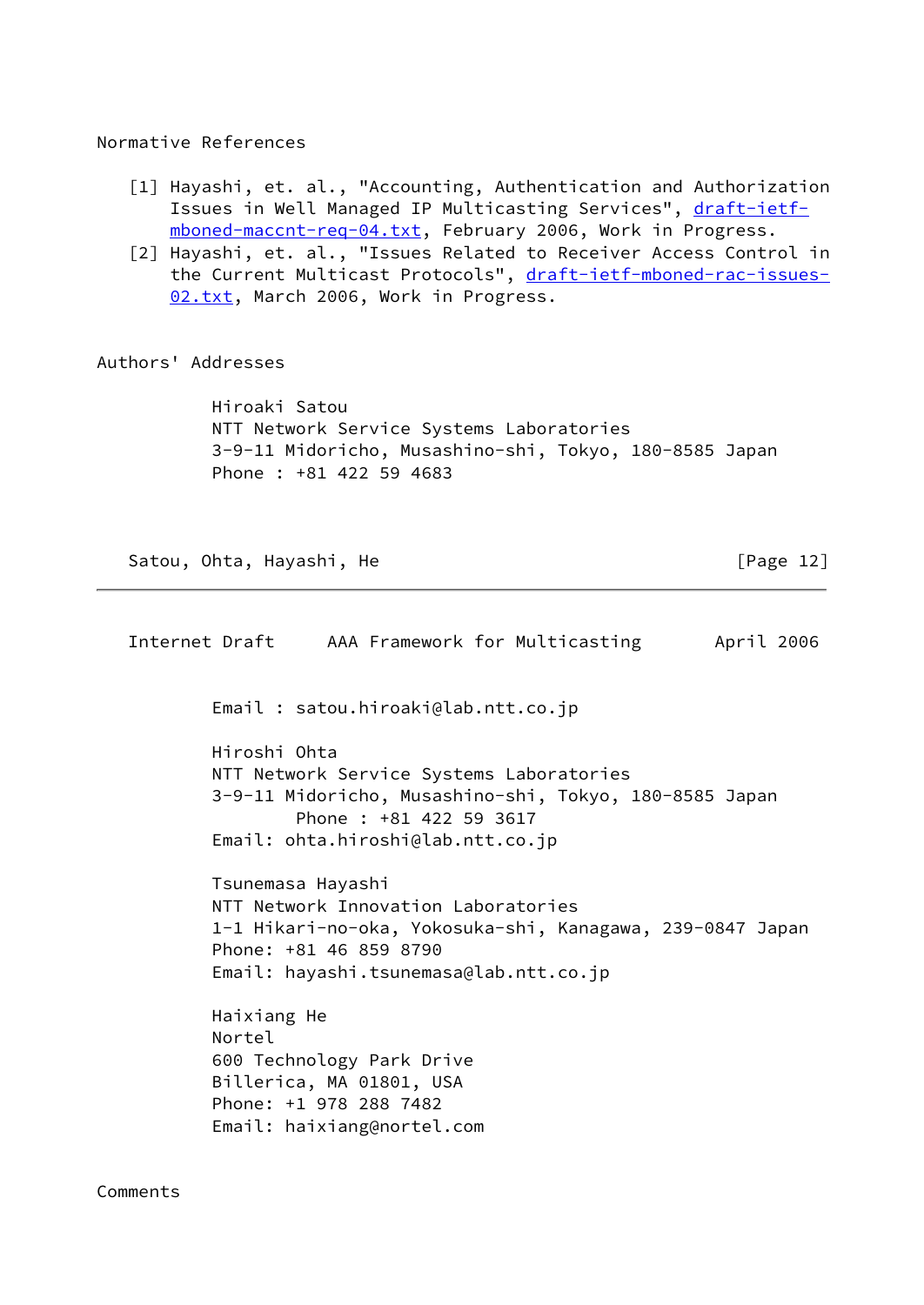Comments are solicited and should be addressed to the mboned working group's mailing list at mboned@lists.uoregon.edu\_and/or the authors.

Satou, Ohta, Hayashi, He [Page 13]

Internet Draft AAA Framework for Multicasting April 2006

Full Copyright Statement

Copyright (C) The Internet Society (2006).

 This document is subject to the rights, licenses and restrictions contained in  $BCP$  78, and except as set forth therein, the authors retain all their rights.

 This document and the information contained herein are provided on an "AS IS" basis and THE CONTRIBUTOR, THE ORGANIZATION HE/SHE REPRESENTS OR IS SPONSORED BY (IF ANY), THE INTERNET SOCIETY AND THE INTERNET ENGINEERING TASK FORCE DISCLAIM ALL WARRANTIES, EXPRESS OR IMPLIED, INCLUDING BUT NOT LIMITED TO ANY WARRANTY THAT THE USE OF THE INFORMATION HEREIN WILL NOT INFRINGE ANY RIGHTS OR ANY IMPLIED WARRANTIES OF MERCHANTABILITY OR FITNESS FOR A PARTICULAR PURPOSE.

Intellectual Property

 The IETF takes no position regarding the validity or scope of any Intellectual Property Rights or other rights that might be claimed to pertain to the implementation or use of the technology described in this document or the extent to which any license under such rights might or might not be available; nor does it represent that it has made any independent effort to identify any such rights. Information on the procedures with respect to rights in RFC documents can be found in [BCP 78](https://datatracker.ietf.org/doc/pdf/bcp78) and [BCP 79](https://datatracker.ietf.org/doc/pdf/bcp79).

 Copies of IPR disclosures made to the IETF Secretariat and any assurances of licenses to be made available, or the result of an attempt made to obtain a general license or permission for the use of such proprietary rights by implementers or users of this specification can be obtained from the IETF on-line IPR repository at <http://www.ietf.org/ipr>.

 The IETF invites any interested party to bring to its attention any copyrights, patents or patent applications, or other proprietary